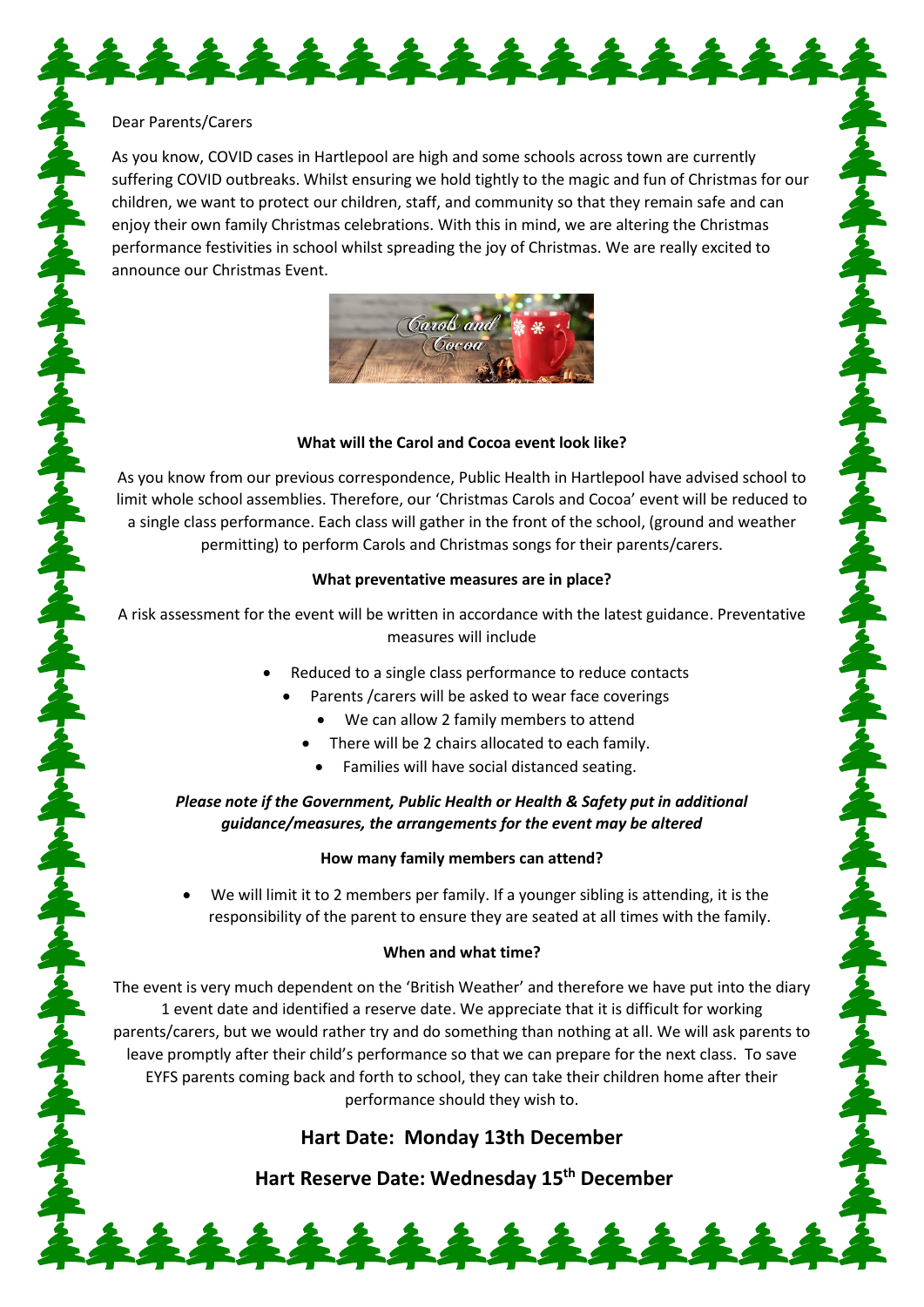| <b>EYFS</b>       | 1:45 |
|-------------------|------|
| Year 1 and Year 2 | 2:30 |
| Year 3 and Year 4 | 3:15 |
| Year 5 and Year 6 | 4:00 |

\*\*\*\*\*\*\*\*\*\*\*\*

For nursery children who attend mornings only, they can either come back to school at 1:15 to join in the performance or pay to stay for school lunch. Please let the EYFS team and the school office know in advance.

## **Will I be able to watch all my children?**

Yes, we are starting at 1:45 with EYFS and then having gaps in between as the younger children tend to get tired by the end of the day. To support parents, class teachers can keep KS2 siblings in school until their performance. If you would like to do this, then please let the class teacher know.

Younger siblings can come and watch their older sibling, but they must be seated and sat with family members.

## **What if the weather isn't appropriate?**

らんやりくやりくやりくやりくやりくやりくやりくやりくやりく

If the weather prevents the event going ahead, school will move to the reserve date. If school must cancel the event, you will receive a text message. If the weather on the reserve date prevents going ahead, the event will be cancelled. However, a recording of the children signing and signing 'Away in A Manger' - will be uploaded to MST

## **Will the children be dressed up?**

Yes, class teachers will allocate costumes or themes but will ensure children are warm. The class teacher will inform children and parents of the 'costumes' needed but we will ask that parents support school to provide warm clothing e.g., a vest, gloves.

# **Do I need to bring anything?**

We are asking that parents/carers wear a face covering and dress warm and festive. There will be cocoa for a small donation. There will be decorations to buy made by the children and a raffle.

# **Other Key dates**

| Event                           | <b>Description</b>                                                                                                                                                                                                            | Hart                                         |
|---------------------------------|-------------------------------------------------------------------------------------------------------------------------------------------------------------------------------------------------------------------------------|----------------------------------------------|
| <b>Christmas</b><br>Jumper Day. | Children can come into school<br>their Christmas jumpers of<br>festive dress of their choice                                                                                                                                  | Friday 10 <sup>th</sup> December             |
| <b>Christmas Party</b>          | Children will have party games<br>within their class. Children can<br>come to school in clothes of their<br>choice. Party food donations will<br>be greatly received but they<br>must be pre-packaged due to<br>Natasha's Law | Thursday 16 <sup>th</sup><br><b>December</b> |

\*\*\*\*\*\*\*\*\*\*